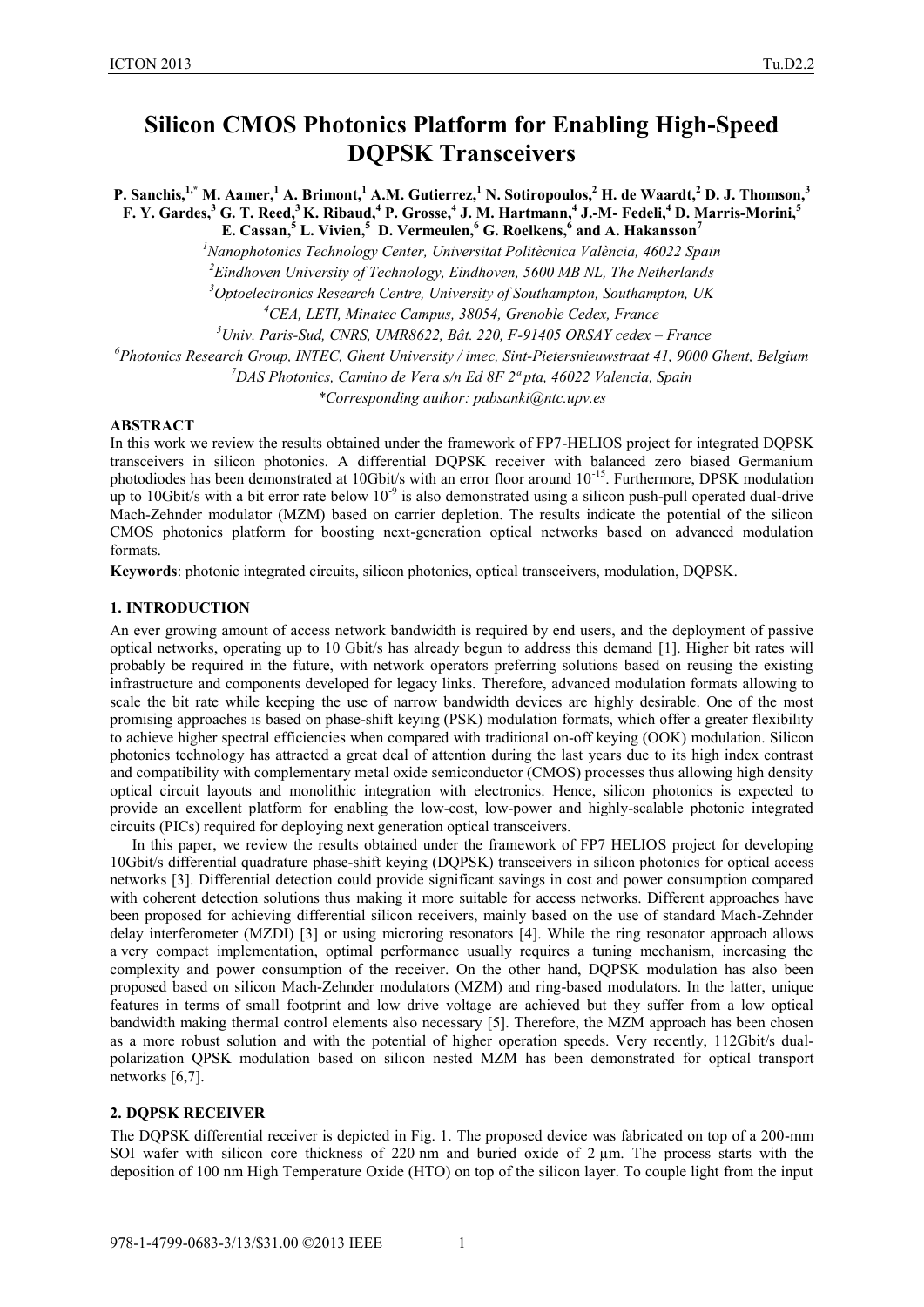fiber to the receiver, and in order to minimize the size of the chip, curved gratings were used with a coupling loss of about 6 dB. The gratings and the waveguide arms are first patterned, followed by RIE silica etching with  $C_4F_8$ , which defines a hardmask. The silicon is then partially etched (65 nm) with HBr and controlled by ellipsometry in order to define precisely the grating teeth depth. In the second lithography step, the gratings are protected by the resist and the remaining hardmask serves for the waveguides in a self-alignment process. Then a full silicon etch down to the box completes the waveguide fabrication. We then defined cavities for the selective epitaxial growth of Germanium (Ge). This is achieved by deposition of a silica layer which is etched at the end of waveguides. In order to achieve direct coupling, the silicon part of the cavities is etched down to 50 nm on top of the BOX. Germanium was then selectivity grown in the cavities and chemical-mechanical planarization (CMP) used to adjust the thickness around 300nm. The doped regions (N and P) of the lateral Ge photodetector are defined sequentially by ion implantation of Phosphorus and Boron. A 400 nm thick  $SiO<sub>2</sub>$  was deposited and a deposition and etching of 100 nm of Ti/TiN defined the heaters. Then after deposition of 500 nm of SiO<sup>2</sup> and two-step openings, the electrodes were defined by Ti/TiN/AlCu metal stack deposition and Cl2 etching.



*Figure 1. 10 Gbit/s DQPSK differential receiver and SEM image of the Ge-PD.*

The different building blocks of the receiver are depicted in Fig. 1(a). A thermo-optically tunable MZI power splitter was first used before the Mach-Zehnder delay interferometer (MZDI). In case of unbalanced behaviour at the output of the MZDI due to excess loss in the delay line, micro-heaters can be used to actively tune the power at the MZDI input, resulting in an increase in the extinction ratio of the MZDI [8], and consequently in the sensitivity of the receiver. At the output of the power splitter, the MZDI was placed. A waveguide length of 18 mm was required for 10 Gbit/s operation. Therefore, compact spirals were used in order to minimize the size of the structure. The propagation losses in the MZDI were about 3dB. The MZDI outputs were coupled to a 2×4 Multimode Interference (MMI) acting as 90<sup>°</sup> hybrid, with an insertion loss of about 6.5 dB [9]. In order to have a 3 dB increase in the sensitivity of the receiver and minimize power consumption, zero bias balanced detection was used based on a Germanium photodetector pair (Ge-PD) in lateral *pinpin* configuration [10]. A scanning electron microscope (SEM) image of the 10µm-length Ge-PD is shown in the right side of Fig. 1. The responsivity was measured to be 1 A/W at 1550 nm using 0 to -2 V bias. The total optical excess loss of the receiver was around 15 dB.



*Figure 2: (a) DQPSK eye diagram; and (b) symbol constellation for a received power of -19dBm; (c) Measured and estimated BER versus received power.*

For characterizing the receiver, a 10 Gbit/s DQPSK signal was generated using a commercial single-drive Lithium Niobate nested MZ modulator, biased at minimum transmission and driven by the outputs of the pulse pattern generator (PPG), appropriately decorrelated, aligned and amplified at  $2V_\pi$ . The bits were generated from a pseudorandom binary sequence pattern generator (PRBS) with a pattern length of  $2^{13}$ -1. Well opened eyediagrams and remarkably good constellation diagrams were obtained, as shown in Fig. 2(a)-2(b) for a received power of -19 dBm. The error vector magnitude (EVM) as well as the bit error rate (BER) as a function of the received power was measured. However, as the quality of the received signal was quite good so that no significant amount of errors were recorded in the captured length of the data, which was 100k symbols, the EVM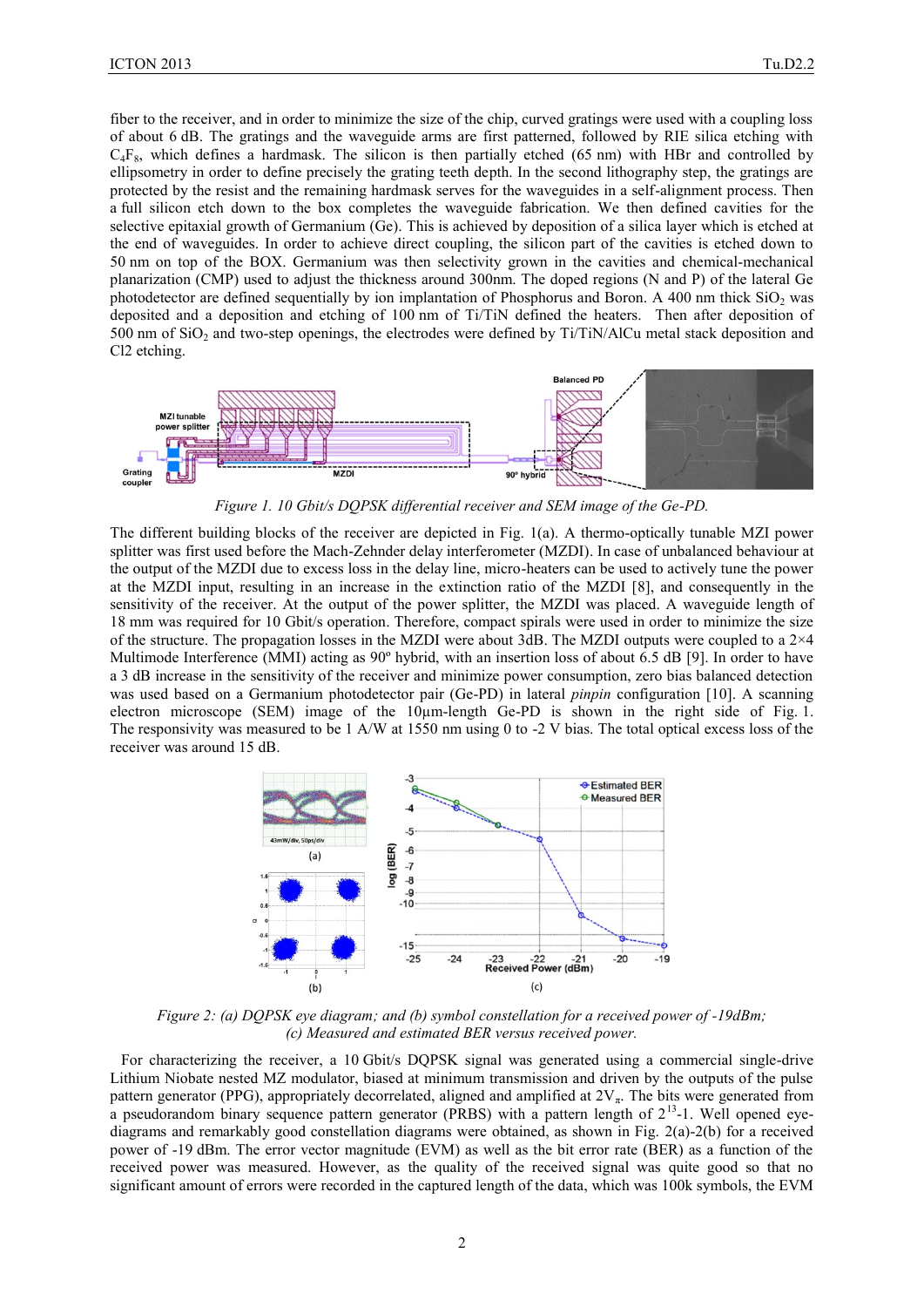of the signal was used to estimate the BER for received powers above -23 dBm. Figure 2(c) shows the measured and estimated BER. It should be noticed that for input powers lower than -21 dBm, the erbium doped fiber amplifier (EDFA), used for counteract insertion losses, was no longer able to amplify the signal to a constant output power value of +16 dBm, and lower powers reach the balanced photodiodes. Even so, an error floor value of around BER =  $10^{-15}$ , which corresponds to a EVM = 12.5%, was obtained confirming the excellent performance of the proposal DQPSK receiver for 10Gbit/s operation.

## **3. DPSK TRANSMITTER**

The DPSK modulator is depicted in Fig. 3. MMI were used as input/output 3 dB couplers. The silicon waveguide core has also a height of 220 nm, a width of 450 nm, and a slab thickness of 100 nm, as depicted in Fig. 3(c). Optical phase modulation is achieved by depleting the majority carriers from a reverse biased pn junction with doping concentrations of  $1.6 \cdot 10^{17}$  cm<sup>-3</sup> in the p-type region and  $8 \cdot 10^{17}$  cm<sup>-3</sup> in the n-type region. The fabrication process is based on a self-alignment process described in Ref. [11]. The travelling-wave electrodes are formed by depositing a compound AlCu layer on top of highly doped p+ and n+ regions with concentrations of  $1 \cdot 10^{20}$  cm<sup>-3</sup>. A dual-drive electrode configuration was chosen for push-pull operation.



*Figure 3. DPSK modulator: (a) GDS design, (b) optical photograph of fabricated device and (c) cross-section of the pn junction.*

The DPSK modulator was firstly characterized in DC. Different voltages were applied to the MZM and extinction ratios as high as 30 dB were achieved under these DC conditions. A  $V_{\pi}$  value of 12 V was measured, which for the 3 mm modulation length gives rise to a  $V_{\pi}L$  product of 3.6 V cm. The insertion loss, including phase shifter and MMI losses, was about 10 dB. Next, the high speed operation of the modulator was characterized. Digital data signals were generated from a pseudorandom binary sequence pattern generator with a pattern length of  $2^7$ -1, delivered by a bit pattern generator (BPG) connected to an external clock. The signals were appropriately decorrelated and aligned before being fed to the electrodes with 8 V peak-to-peak voltage. A double RF signal probe with GSGSG configuration was used to drive the MZM, while another double RF signal probe with 50 ohm terminators was applied at the electrode output (see Figs. 3(a)-3(b)). A reverse DC bias was applied to the phase shifters for operation in carrier depletion.



*Figure 4. DPSK (a) modulated and (b) AMI demodulated eye diagrams; (c) Measured BER versus received power for 5 Gbit/s and 10 Gbit/s DPSK demodulation.*

In order to measure the bit error rate (BER), the optical DPSK modulated signal was passed through an external demodulation circuit based on a polarization delay-interferometer [12]. The measured eye diagram of the modulated DPSK signal at 5 Gbit/s is shown in Fig. 4(a). The noise is mainly due to the limitation in the